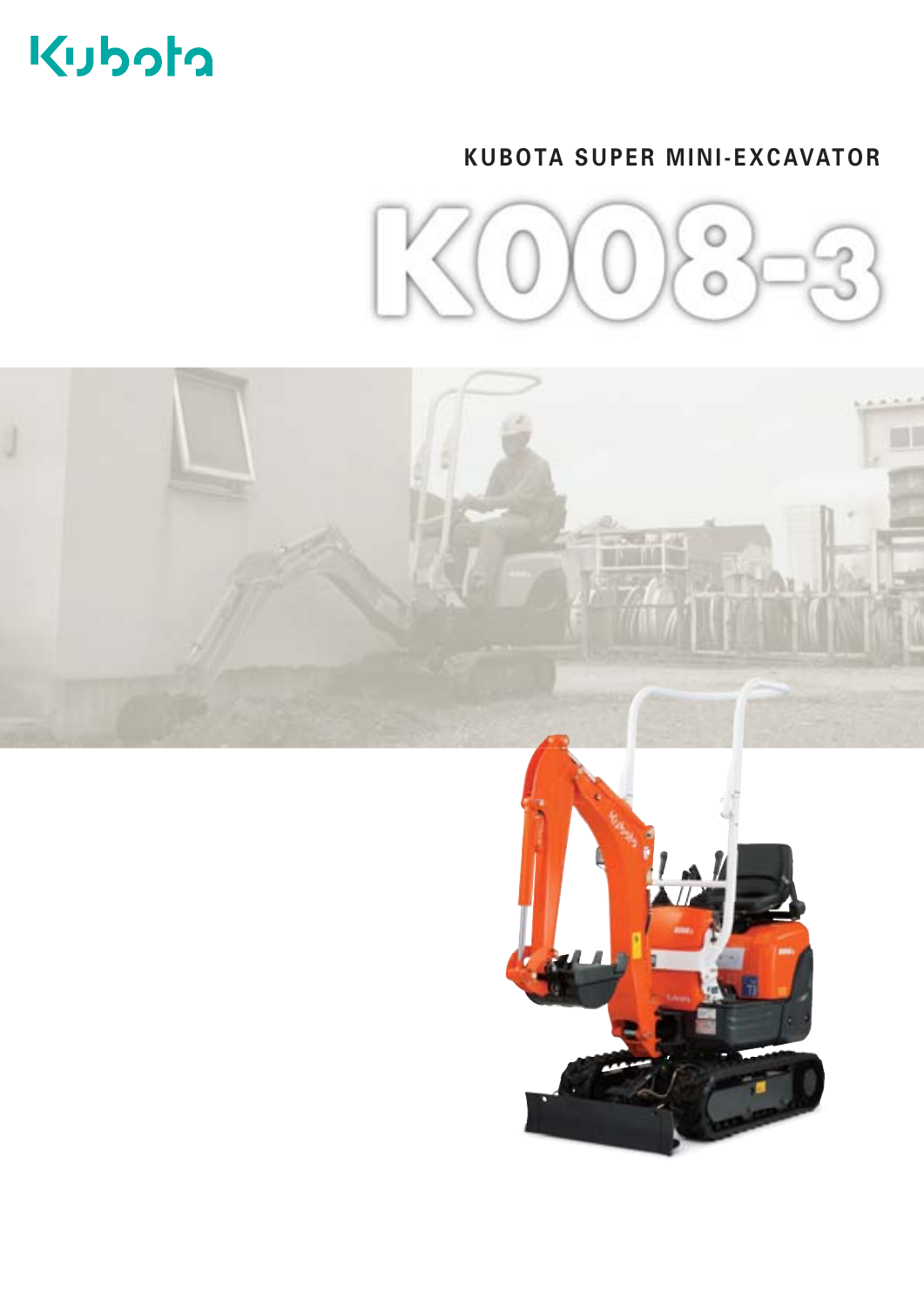Super-compact. Highly reliable. The efficient Kubota K008-3, with enhanced operator protection, is the super mini-excavator of choice for tough jobs where space is limited.

#### Kubota E-TVCS engine

Highly trusted in the compact industrial machinery market, the efficient combustion created by our engine's unique Three Vortex Combustion System reduces exhaust emission, noise and vibration. Its layout also puts most components within easy reach for faster maintenance.



#### ROPS

For extra protection, a foldable rollover protective structure is standard-equipped on the K008-3. Folding the ROPS down lets you easily transport the mini-excavator on lorries, and travel under doorways to work indoors.

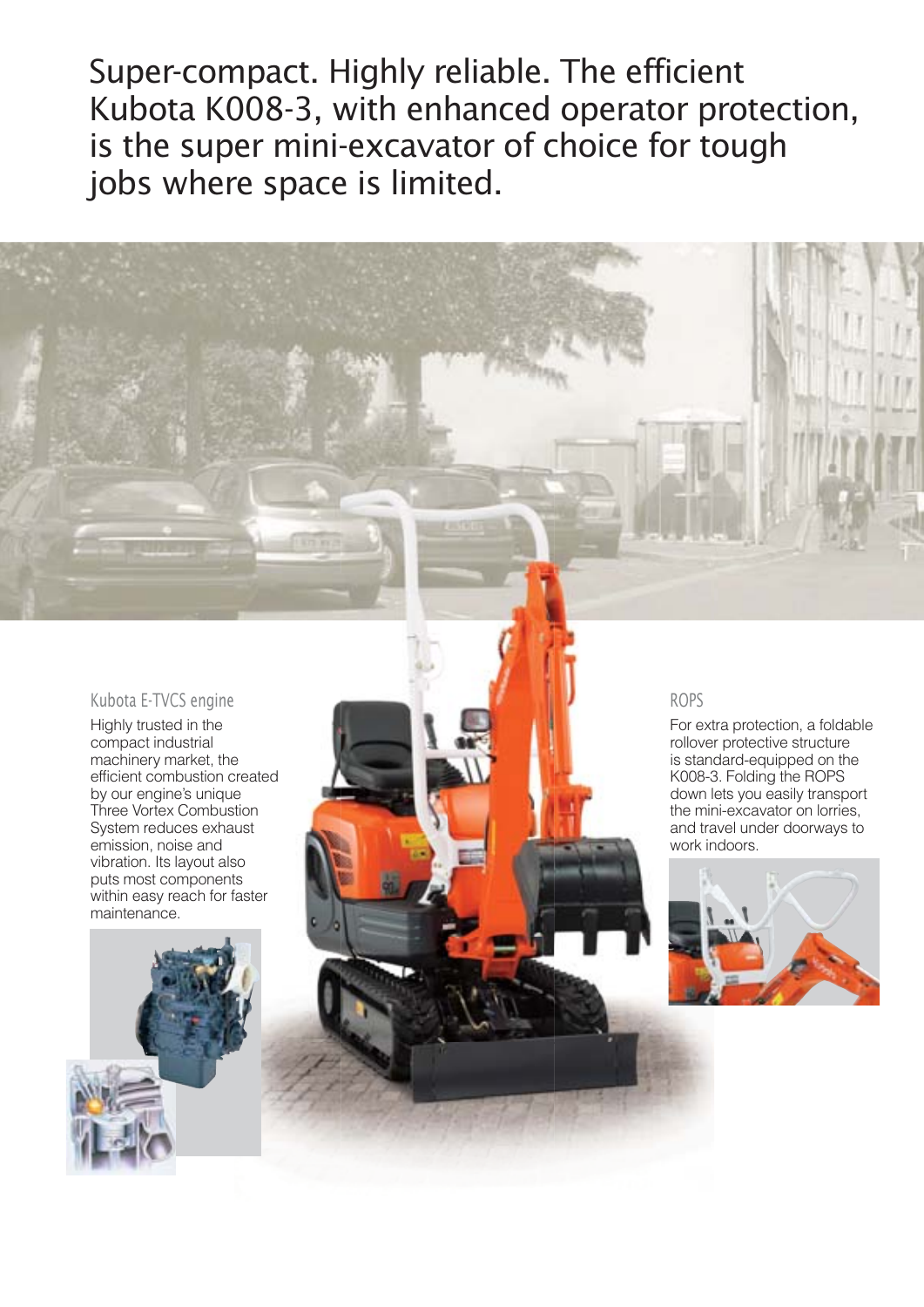## Adjustable track gauge

With easy, single-lever operation, the K008-3's hydraulically adjustable track gauge reduces in seconds—down to 700 mm to enable navigation in narrow spaces. Conversely, you can widen the track gauge all the way out to 860 mm to provide a 15% increase in stability, even while operating with hydraulic breakers.



With the simple removal of one pin, its quick-fold blade adjusts in size instantly.



When adjusted down to 700 mm, the K008-3 can easily fit through most doorways, permitting access inside of buildings.

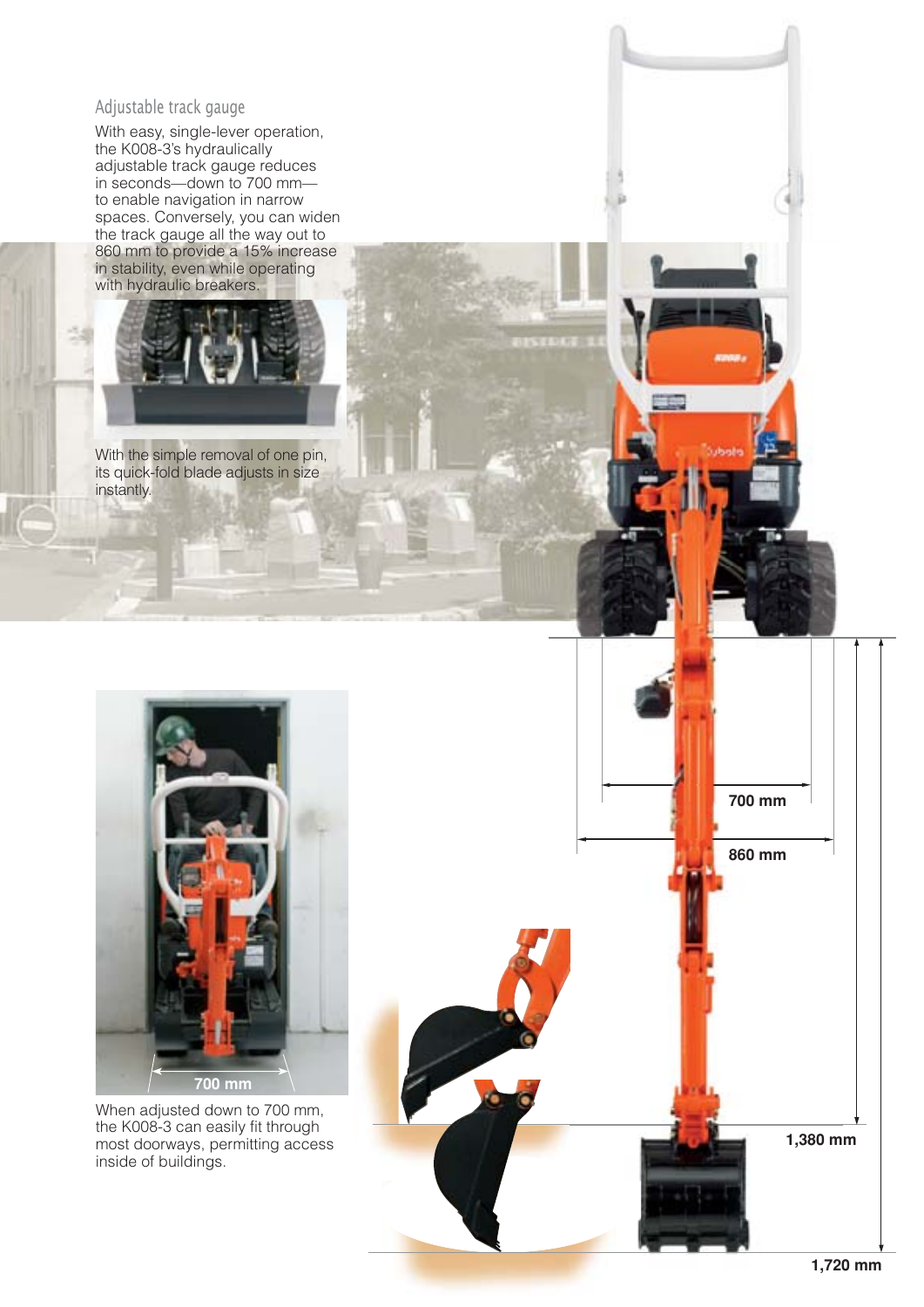## Quick-release bucket pins

This timesaving feature enables speedy removal and replacement of attachments without any tools.

**Contract Contract Contract** 

**Modu)** 

#### Protected hydraulic service port pipes

With the K008-3, you'll never need to replace the hydraulic service port pipes again. To reduce the risk of damaging the hydraulic piping, the K008-3's service port pipes are hidden inside the boom, and its service ports are conveniently located at the end of the boom.

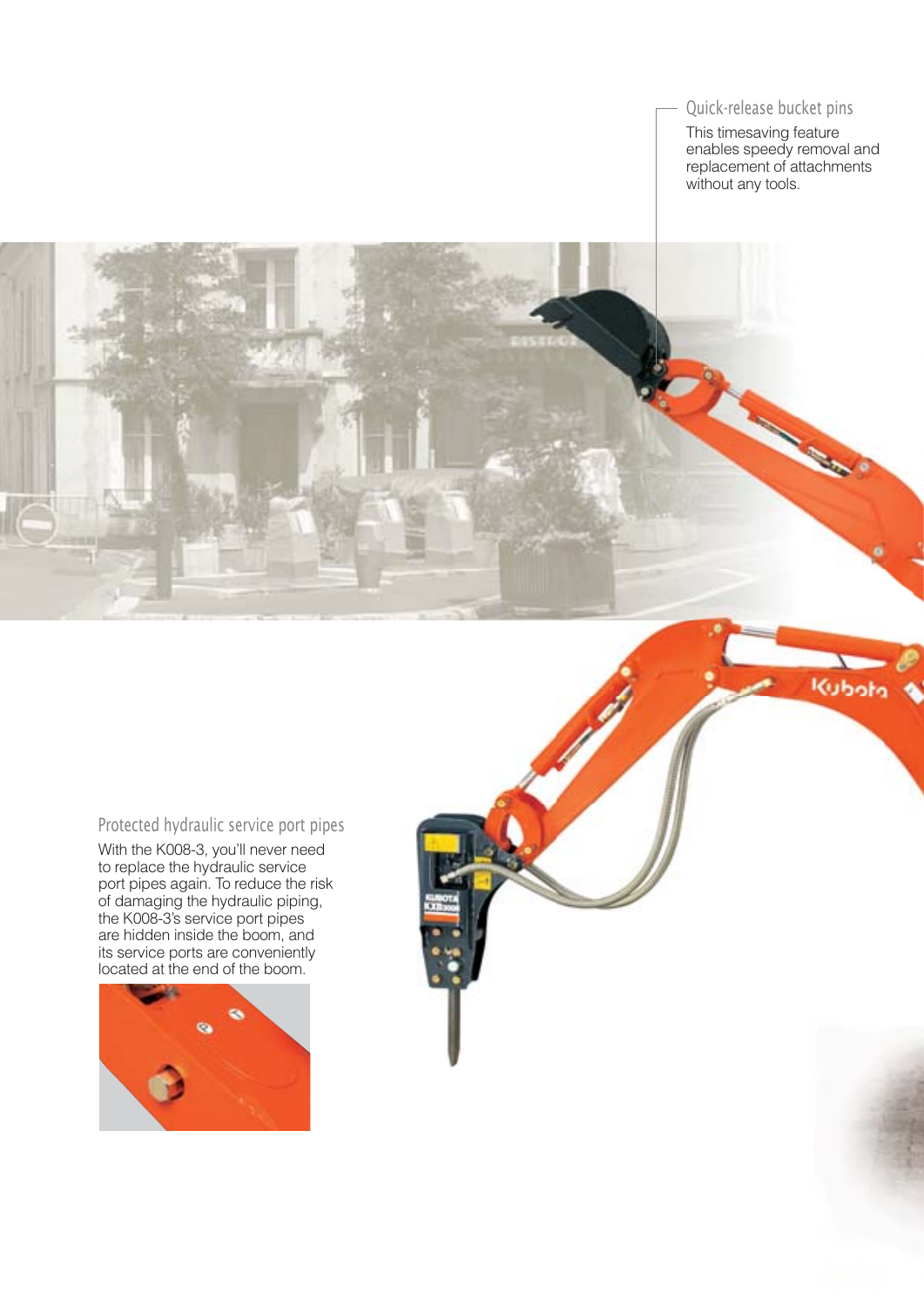# **KUBOTA SUPER MINI-EXCAVATOR**

# **K008-3**



#### Toolbox/manuals

A handy toolbox is conveniently located under the driver's seat. Plus, instruction manuals are stored in a compartment attached to the back of the seat.



#### Fully opening engine cover

The engine cover's tilt-up operation exposes most of the engine—providing easier access to components.